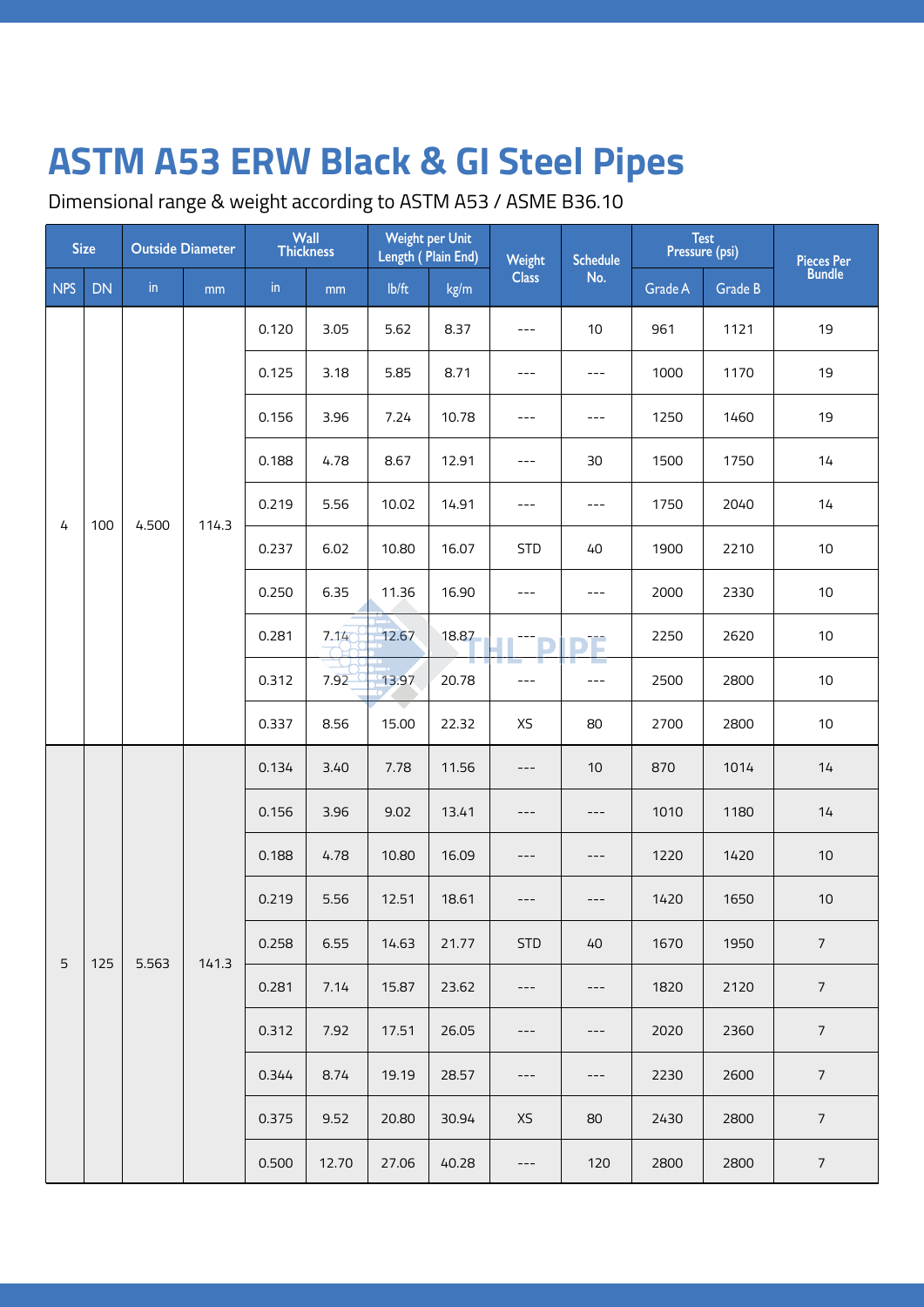Dimensional range & weight according to ASTM A53 / ASME B36.10

| <b>Size</b> |           | <b>Outside Diameter</b> |       | Wall<br>Thickness |           | Weight per Unit<br>Length (Plain End) |       | Weight       | <b>Schedule</b>     | Test<br>Pressure (psi) |         | Pieces Per<br>Bundle |
|-------------|-----------|-------------------------|-------|-------------------|-----------|---------------------------------------|-------|--------------|---------------------|------------------------|---------|----------------------|
| <b>NPS</b>  | <b>DN</b> | in                      | mm    | in                | mm        | lb/ft                                 | kg/m  | <b>Class</b> | No.                 | Grade A                | Grade B |                      |
|             |           |                         |       | 0.134             | 3.40      | 9.30                                  | 13.83 | $---$        | 10                  | 728                    | 848     | 10                   |
|             |           |                         |       | 0.188             | 4.78      | 12.94                                 | 19.27 | $---$        | $---$               | 1020                   | 1190    | 10                   |
|             |           |                         |       | 0.219             | 5.56      | 15.00                                 | 22.31 | $---$        | $---$               | 1190                   | 1390    | $\overline{7}$       |
|             |           |                         |       | 0.250             | 6.35      | 17.04                                 | 25.36 | $---$        | $---$               | 1360                   | 1580    | $\overline{7}$       |
| 6           | 150       | 6.625                   | 168.3 | 0.280             | 7.11      | 18.99                                 | 28.26 | <b>STD</b>   | 40                  | 1520                   | 1780    | $\overline{7}$       |
|             |           |                         |       | 0.312             | 7.92      | 21.06                                 | 31.32 | $---$        | $---$               | 1700                   | 1980    | $\overline{7}$       |
|             |           |                         |       | 0.344             | 8.74      | 23.10                                 | 34.39 | $---$        | $---$               | 1870                   | 2180    | $\overline{7}$       |
|             |           |                         |       | 0.375             | 9.52      | 25.05                                 | 37.28 | ---          | ÷                   | 2040                   | 2380    | $\overline{7}$       |
|             |           |                         |       | 0.432             | $10.97 -$ | 28.60                                 | 42.56 | XS           | 80                  | 2350                   | 2740    | $\overline{7}$       |
|             |           |                         | 219.1 | 0.188             | 4.78      | 16.96                                 | 25.26 | ---          | $---$               | 780                    | 920     | $\overline{4}$       |
|             |           | 8.625                   |       | 0.203             | 5.16      | 18.28                                 | 27.22 | ---          | $---$               | 850                    | 1000    | 4                    |
|             |           |                         |       | 0.219             | 5.56      | 19.68                                 | 29.28 | ---          | $---$               | 910                    | 1070    | 4                    |
|             |           |                         |       | 0.250             | 6.35      | 22.38                                 | 33.31 | $---$        | 20                  | 1040                   | 1220    | $\overline{4}$       |
|             |           |                         |       | 0.277             | 7.04      | 24.72                                 | 36.31 | ---          | 30                  | 1160                   | 1350    | 4                    |
| 8           | 200       |                         |       | 0.312             | 7.92      | 27.73                                 | 41.24 | $---$        | $---$               | 1300                   | 1520    | 4                    |
|             |           |                         |       | 0.322             | 8.18      | 28.58                                 | 42.55 | <b>STD</b>   | 40                  | 1340                   | 1570    | 4                    |
|             |           |                         |       | 0.344             | 8.74      | 30.45                                 | 45.34 | $---$        | $---$               | 1440                   | 1680    | $\overline{4}$       |
|             |           |                         |       | 0.375             | 9.52      | 33.07                                 | 49.20 | ---          | $\qquad \qquad - -$ | 1570                   | 1830    | 4                    |
|             |           |                         |       | 0.406             | 10.31     | 35.67                                 | 53.08 | $---$        | 60                  | 1700                   | 2000    | 4                    |
|             |           |                         |       | 0.438             | 11.13     | 28.33                                 | 57.08 | ---          | $---$               | 1830                   | 2130    | 4                    |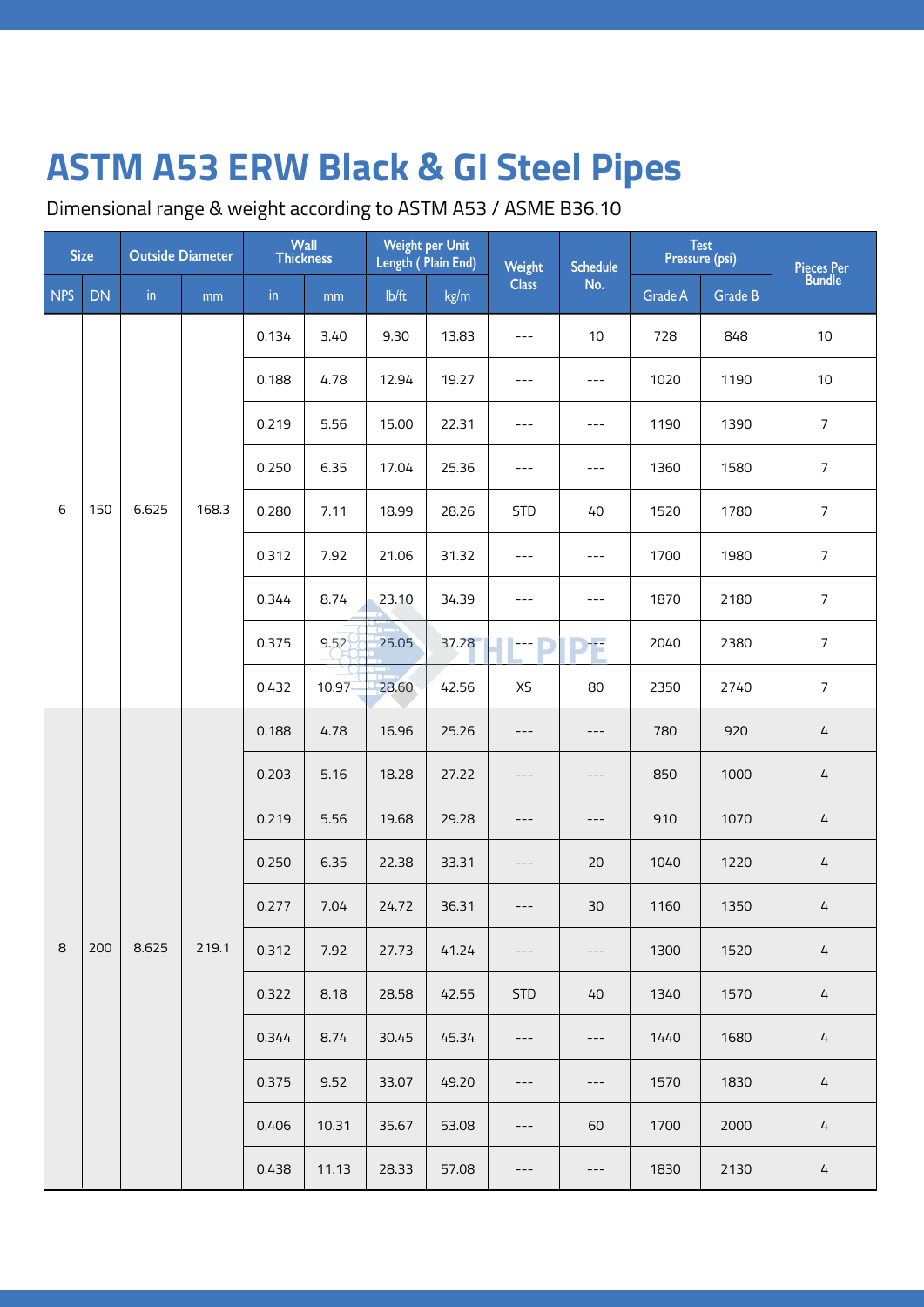Dimensional range & weight according to ASTM A53 / ASME B36.10

| <b>Size</b> |           | <b>Outside Diameter</b> |       | Wall<br>Thickness    |               | <b>Weight per Unit</b><br>Length (Plain End) |       | Weight       | <b>Schedule</b> | Test<br>Pressure (psi) |         | Pieces Per<br>Bundle |
|-------------|-----------|-------------------------|-------|----------------------|---------------|----------------------------------------------|-------|--------------|-----------------|------------------------|---------|----------------------|
| <b>NPS</b>  | <b>DN</b> | in                      | mm    | $\mathop{\text{in}}$ | $\mathsf{mm}$ | lb/ft                                        | kg/m  | <b>Class</b> | No.             | Grade A                | Grade B |                      |
| 8           | 200       | 8.625                   | 219.1 | 0.500                | 12.70         | 43.43                                        | 64.64 | XS           | 80              | 2090                   | 2430    | 4                    |
|             |           |                         |       | 0.188                | 4.78          | 21.23                                        | 31.62 | $---$        | $---$           | 630                    | 730     | 4                    |
|             |           |                         |       | 0.203                | 5.16          | 22.89                                        | 34.08 | $---$        | $---$           | 680                    | 800     | 4                    |
|             |           |                         |       | 0.219                | 5.56          | 24.65                                        | 36.67 | $---$        | $---$           | 730                    | 860     | 4                    |
|             |           |                         |       | 0.250                | 6.35          | 28.06                                        | 41.75 | $---$        | 20              | 840                    | 980     | $\overline{4}$       |
| 10          | 250       | 10.750                  | 273.0 | 0.279                | 7.09          | 21.23                                        | 46.49 | $---$        | $---$           | 930                    | 1090    | 4                    |
|             |           |                         |       | 0.307                | 7.80          | 34.27                                        | 51.01 | $---$        | 30              | 1030                   | 1200    | 4                    |
|             |           |                         |       | 0.344                | 8,74          | 38.27                                        | 56.96 | ---          | 冲               | 1150                   | 1340    | 4                    |
|             |           |                         |       | 0.365                | 9.27          | 40.52                                        | 60.29 | <b>STD</b>   | 40              | 1220                   | 1430    | 4                    |
|             |           |                         |       | 0.438                | 11.13         | 48.28                                        | 71.87 | $---$        | $---$           | 1470                   | 1710    | 4                    |
|             |           |                         |       | 0.500                | 12.70         | 54.79                                        | 81.52 | XS           | 60              | 1670                   | 1950    | $\sqrt{4}$           |
|             |           |                         |       | 0.219                | 5.56          | 29.34                                        | 43.63 | ---          | $---$           | 620                    | 720     | $\overline{2}$       |
|             |           |                         |       | 0.250                | 6.35          | 33.41                                        | 49.71 | ---          | 20              | 710                    | 820     | $\overline{2}$       |
|             |           |                         |       | 0.281                | 7.14          | 37.46                                        | 55.75 | ---          | $---$           | 790                    | 930     | $\overline{2}$       |
| 12          | 300       | 12.750                  | 323.8 | 0.312                | 7.92          | 41.48                                        | 61.69 | ---          | ---             | 880                    | 1030    | $\overline{2}$       |
|             |           |                         |       | 0.330                | 8.38          | 43.81                                        | 65.18 | $---$        | 30              | 930                    | 1090    | $\overline{2}$       |
|             |           |                         |       | 0.344                | 8.74          | 45.62                                        | 67.90 | ---          | $---$           | 970                    | 1130    | $\overline{2}$       |
|             |           |                         |       | 0.375                | 9.52          | 49.61                                        | 73.78 | <b>STD</b>   | ---             | 1060                   | 1240    | $\overline{2}$       |
|             |           |                         |       | 0.406                | 10.31         | 53.57                                        | 79.70 | $---$        | 40              | 1150                   | 1340    | $\overline{2}$       |
|             |           |                         |       | 0.438                | 11.13         | 57.65                                        | 85.82 | ---          | $---$           | 1240                   | 1440    | $\overline{2}$       |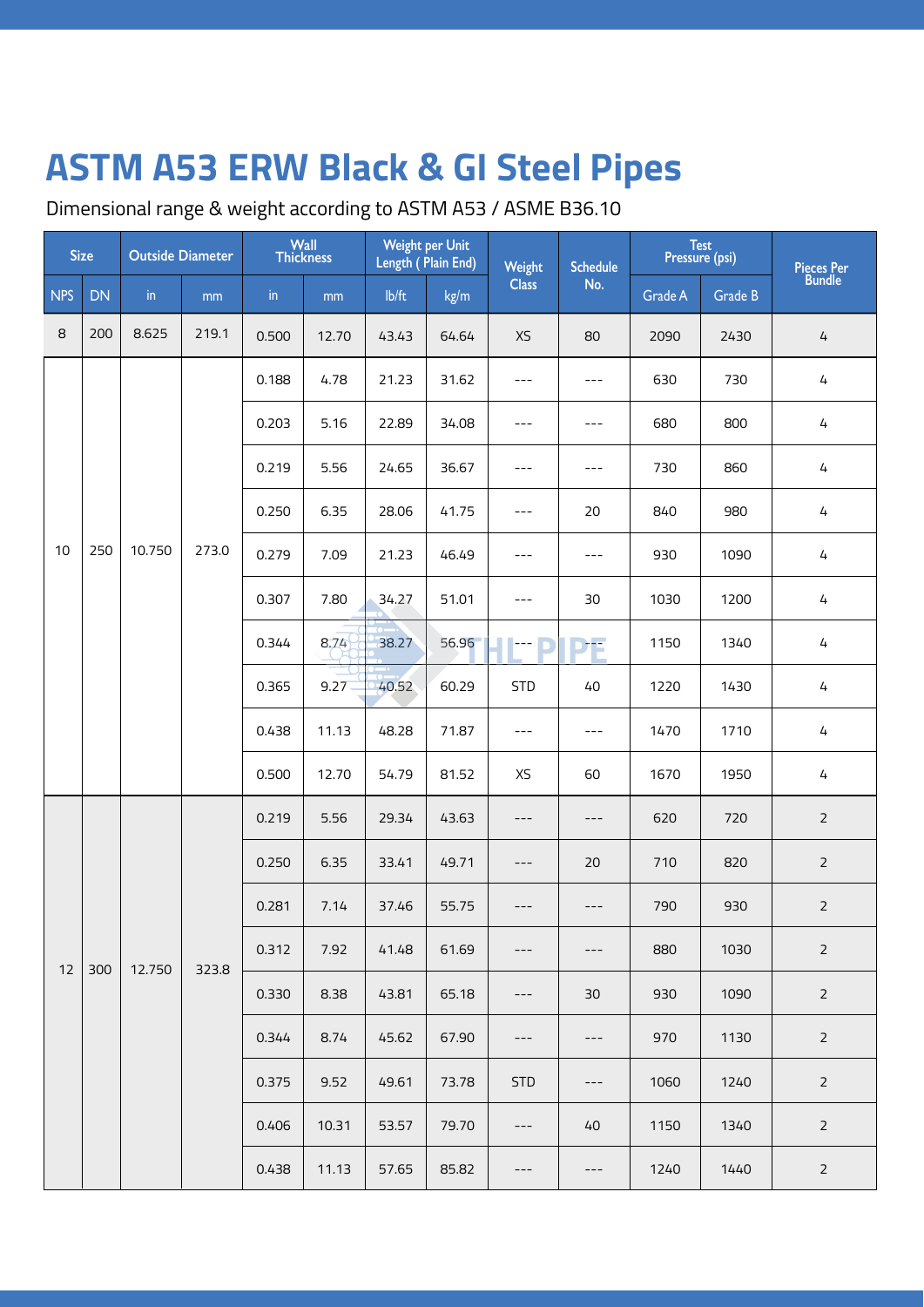Dimensional range & weight according to AS TM A53 / AS ME B36.10

|     | Size <sup>'</sup> |        | <b>Outside Diameter</b> |       | <b>Wall</b><br><b>Thickness</b> | <b>Weight per Unit</b><br>Length (Plain End) |       |              |     | Weight<br><b>Schedule</b> |         | <b>Test</b><br>Pressure (psi) |  | <b>Pieces Per</b> |
|-----|-------------------|--------|-------------------------|-------|---------------------------------|----------------------------------------------|-------|--------------|-----|---------------------------|---------|-------------------------------|--|-------------------|
| NPS | DN                | in     | mm                      | in    | mm                              | lb/ft                                        | kg/m  | <b>Class</b> | No. | Grade A                   | Grade B | <b>Bundle</b>                 |  |                   |
| 12  | 300               | 12.750 | 323.80                  | 0.500 | 12.70                           | 65.48                                        | 97.43 | XS           | --- | 1410                      | 1650    | 2                             |  |                   |

#### **1. Tolerances:**

| Outside Diameter | Pipe size NPS 2 or larger, the outside diameter shall not vary more<br>than +/-1% from the specified outside diameter.                                                                                       |  |
|------------------|--------------------------------------------------------------------------------------------------------------------------------------------------------------------------------------------------------------|--|
| Thickness        | The minimum wall thickness at any point shall be not more than 12.5%<br>under the specified wall thickness.                                                                                                  |  |
| Weight           | The weight of the pipe shall not more than +/-10% of the specified<br>weight.                                                                                                                                |  |
| 2. Ends Finish   | Plain-end beveled with ends beveled to an angle of 30°, +5°, -0°,<br>measured from a line drawn perpendicular to the axis of the pipe, and<br>with a root face of 1/6in. $\pm$ 1/32 in. [1.6mm $\pm$ 0.8mm]. |  |

### **3. Testing:**

### **Chemical Composition ( max %)**

| Grade | $C\%$ | Mn%  | $P\%$ | S%    | Cu%  | Ni%  | Cr%  | Mo%  | $V\%$ | Cu+Ni+Cr+Mo+V |
|-------|-------|------|-------|-------|------|------|------|------|-------|---------------|
| Α     | 0.25  | 0.95 | 0.05  | 0.045 | 0.40 | 0.40 | 0.40 | 0.15 | 0.08  | 1.00          |
| B     | 0.30  | 1.20 | 0.05  | 0.045 | 0.40 | 0.40 | 0.40 | 0.15 | 0.08  | 1.00          |

### **Mechanical Properties**

|                  | <b>Grade A</b>                 | Grade B                     |  |  |  |  |
|------------------|--------------------------------|-----------------------------|--|--|--|--|
| Yield Strength   | 205 MPa (min)                  | 240 MPa (min)               |  |  |  |  |
| Tensile Strength | 330 MPa (min)<br>415 MPa (min) |                             |  |  |  |  |
| Elongation%      |                                | 19 - 36% or as per ASTM A53 |  |  |  |  |